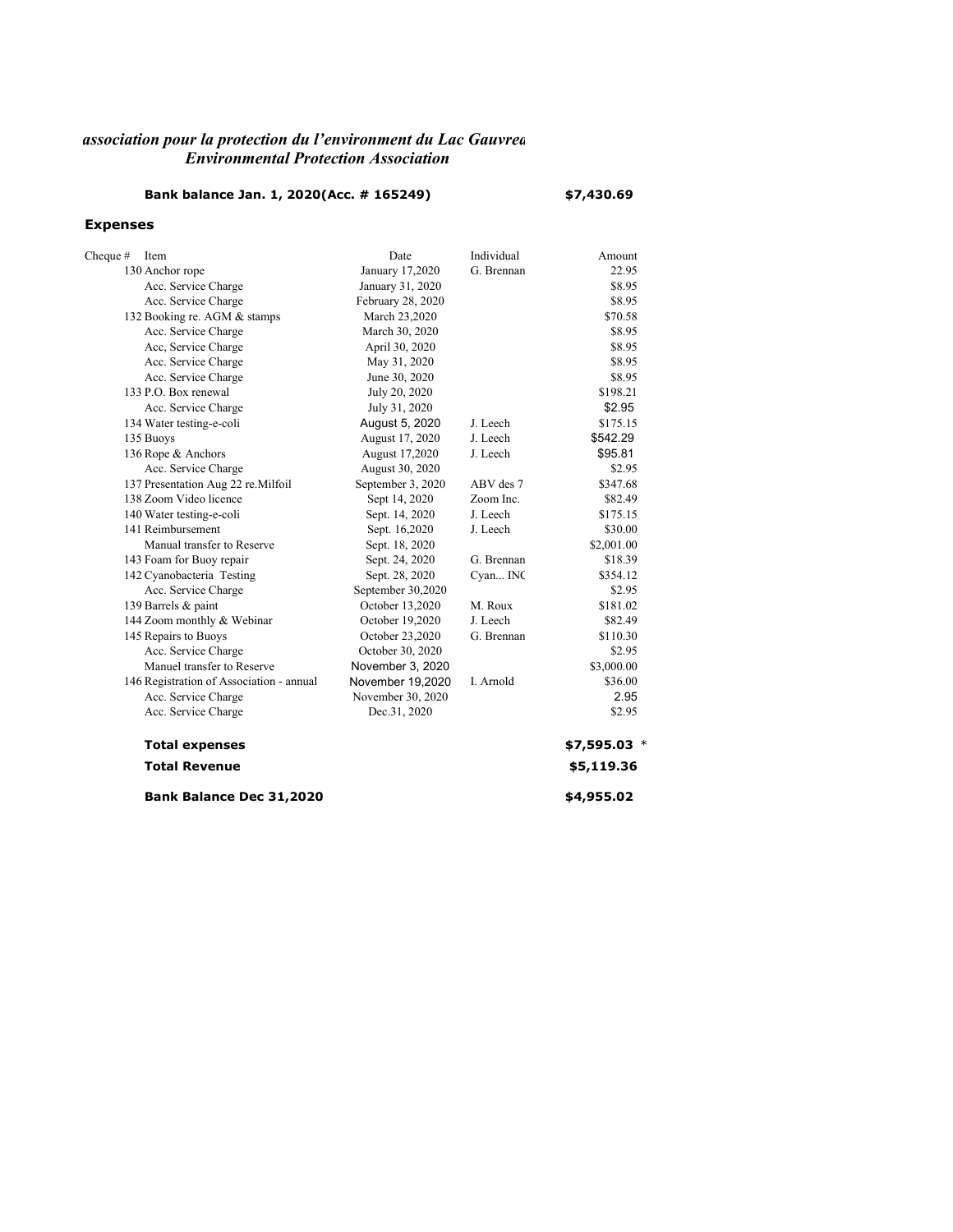#### **Revenue**

| Item    |                                                          | Date                 | Amount     |
|---------|----------------------------------------------------------|----------------------|------------|
| Deposit | Membership Fees                                          | June 9,2020          | \$20.00    |
| Deposit | Membership Fees/ Buoy                                    | July 10-17,2020      | \$220.00   |
| Deposit | Municipal Grant - milfoil pres                           | July 17,2020         | \$531.50   |
| Deposit | MembershipFees/Buoy                                      | July 21-20, 2020     | \$240.00   |
| Deposit | <b>Municipal Grant</b>                                   | July 28, 2020        | \$930.00   |
| Deposit | Membership Fees/Buoy                                     | August 4-5, 2020     | \$470.00   |
| Deposit | Membership Fees/ Buoy                                    | August 6-17, 2020    | \$820.00   |
| Deposit | Membership Fees/ Buoy                                    | August 21-31, 2020   | \$440.00   |
| Deposit | Membership Fee/ Buoy                                     | Sept. 1, 2020        | \$40.00    |
| Deposit | Membership Fee/ Buoy                                     | Sept. 7-14, 2020     | \$150.00   |
| Deposit | Membership Fee/ Buoy                                     | Sept. 15-16, 2020    | \$100.00   |
| Deposit | Membership Fee/ Buoy                                     | Sept. 18-24, 2020    | \$460.00   |
| Deposit | Membership Fee/ Buoy                                     | Sept. 25-28. 2020    | \$280.00   |
| Deposit | Membership Fee/ Buoy                                     | Sept. 29,2020        | \$20.00    |
| Deposit | Membership                                               | October 2, 2020      | \$20.00    |
| Deposit | Caisse Member dividend                                   | October 21, 2020     | \$3.74     |
| Deposit | Cyano test reimbursement                                 | Oct. 30,2020         | \$354.12   |
| Deposit | Membership Fee/ Buoy                                     | December 23, 2020    | \$20.00    |
|         |                                                          | Total                | \$5,119.36 |
| Deposit | Reserve Transfer                                         | September 18,2020    | \$2,001.00 |
| Deposit | Reserve Transfer                                         | November 3,2020      | \$3,000.00 |
| Deposit | Interest                                                 | Sept +Oct+ Nov.+Dec. | \$1.57     |
|         |                                                          | <b>Reserve Total</b> | \$5,002.57 |
|         |                                                          |                      |            |
|         | Check (Jan $1,2020$ Bank Balance - Expenses + revenue) = |                      | ###        |

\* \$5000 moved to reserve